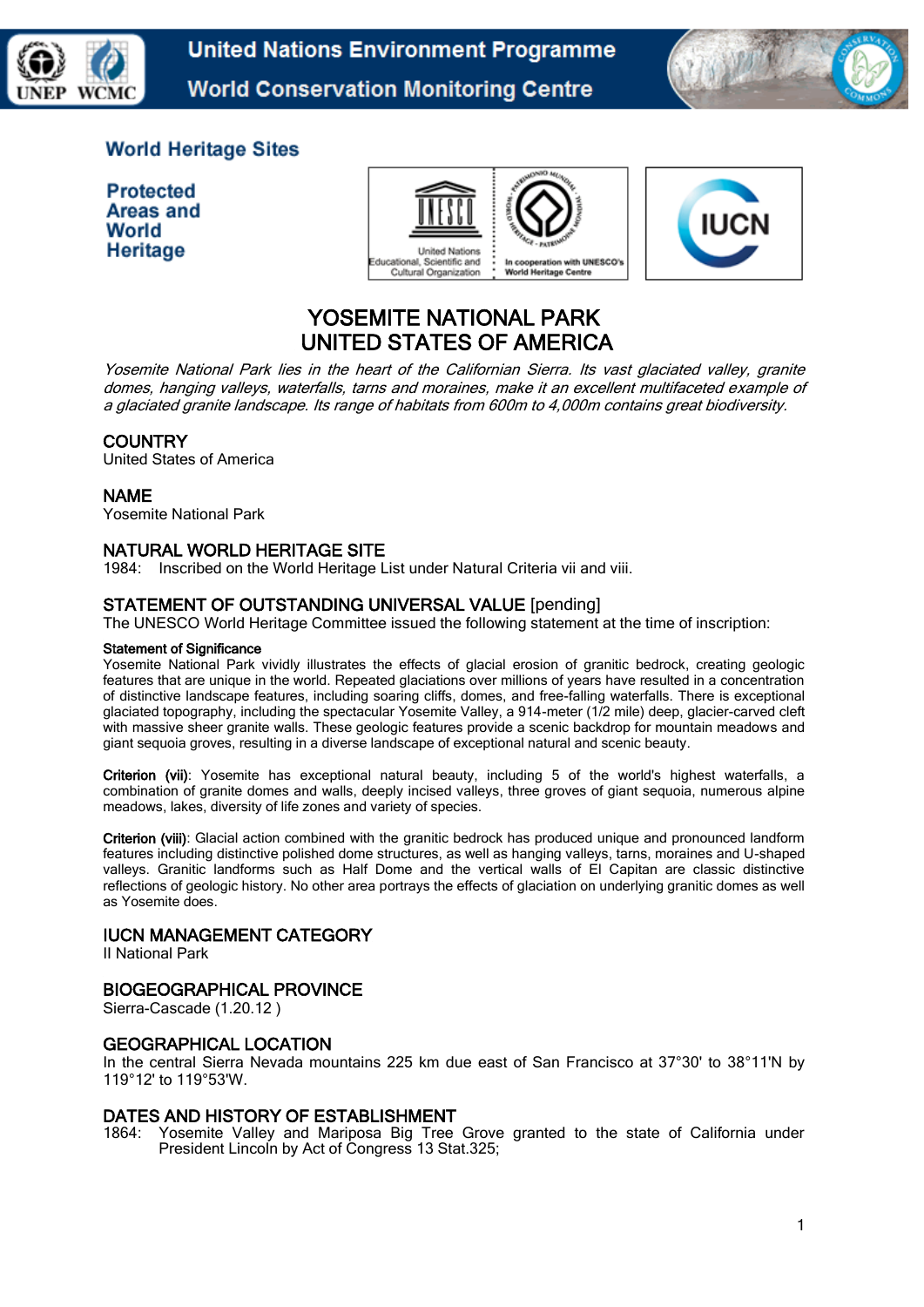- 1890: Yosemite National Park created around the Yosemite Valley and Mariposa Grove reserve by decree 26 Stat. 650, through the advocacy of John Muir and President Roosevelt, and granted to the state of California;
- 1905: Californian state lands conveyed to the Federal government; National Park boundary adjusted;
- 1929: Park extended by 4,846.47ha; further extended in 1930, 1931, 1932, 1937, 1938 and 1984;
- 1984; 95% of the Park designated a Wilderness by Congress;
- 1987: The Merced River designated a National Wild and Scenic River.

#### LAND TENURE

Federal government. Managed by the National Park Service (NPS) of the Department of the Interior.

#### AREA

308,283ha. The Park is surrounded by four national forests: Stanislaus northwest, Toiyabe northeast, Sierra southwest and Inyo southeast.

# **ALTITUDE**

Ranges from 549m to 3997m (Mt. Lyell).

# PHYSICAL FEATURES

The Sierra Nevada range is between 80 and 130km across, sloping gradually to the west and steeply to the east. Yosemite straddles the Sierra Nevada batholith, a massive composite granite pluton composed of a mosaic of smaller magmatic bodies that solidified underground in the Cretaceous period, were later thrust to the surface and then exposed by the erosion of overlying sedimentary rocks. About 10 million years ago, through tectonic activity accompanied by vulcanism, the batholith was buckled, uplifted and tilted to the west. The steepened gradient greatly accelerated erosion by existing rivers. Some two to three million years ago a series of glacial advances gouged out steepsided U-shaped valleys. The last of the glaciers carved a 910m cleft in the surrounding uplands, now the spectacular 11km-long Yosemite valley, flanked by massive exfoliated granite domes, half domes and sheer cliffs. In retreat it left a series of morainal dams near El Capitan, impounding a lake which became the valley floor. The sheer monolithic granite walls appear newly glaciated, showing little postglacial erosion though rockfalls are quite frequent. The Park encloses the headwaters of the Tuolumne and Merced rivers. It` contains many waterfalls from the hanging valleys and some 300 lakes. At 746m the three-tier Yosemite falls are the longest falls in the country. The Park's other large canyons are the Grand Canyon of the Tuolumne river and the Tenaya Canyon. The transmountain Tioga road rises some 1,800m to the Tioga pass at 3,060m, the highest road pass in the country.

#### CLIMATE

Beyond the semi-arid foothills this is a changeable mountain climate with cold snowy winters when two-thirds of the annual precipitation of 950mm falls as snow which averages 2m deep above the 2,100m level. The crests and peaks are relatively dry but during the spring thaw when the many waterfalls erupt, floods in the valleys can be destructive. Average winter temperatures in Yosemite Valley and Wawona in the south of the Park, both at 1,200m, range between 12°C to –2°C. Summers are warm to hot, ranging between 31°C and 1°C. Temperatures at Tuolumne Meadows at 2,645m in the mountains are 15° to 20°C colder. The average annual diurnal temperature range is 20°C.

#### **VEGETATION**

The vegetation of Yosemite is unfragmented, varied and largely intact. It has 1,460 species of vascular plants, ferns, bryophytes and lichens in 27 plant communities and 16 major forest types containing 37 tree species. The six main vegetation types are a small fringe of foothill chaparral-oak woodland from 300m to 900m (~4% of the Park), lower montane mixed forest between 900m and 1.800m (22% of the Park), upper montane conifer forest between 1,800m and 2,450m (28% of the Park), and subalpine forest from 2,450m to 2,900m (39% of the Park). Above this are alpine fell fields and rock (7% of the Park). Small areas of riparian vegetation, wetlands and meadows (~4% of the Park, within the other zones), are found at every elevation and are important as they contain nearly 40% of the Park's flora. There is one endemic species, Yosemite woolly sunflower Eriophyllum nubigenum, and 8 eight nationally threatened or endangered species (NPS, 2007).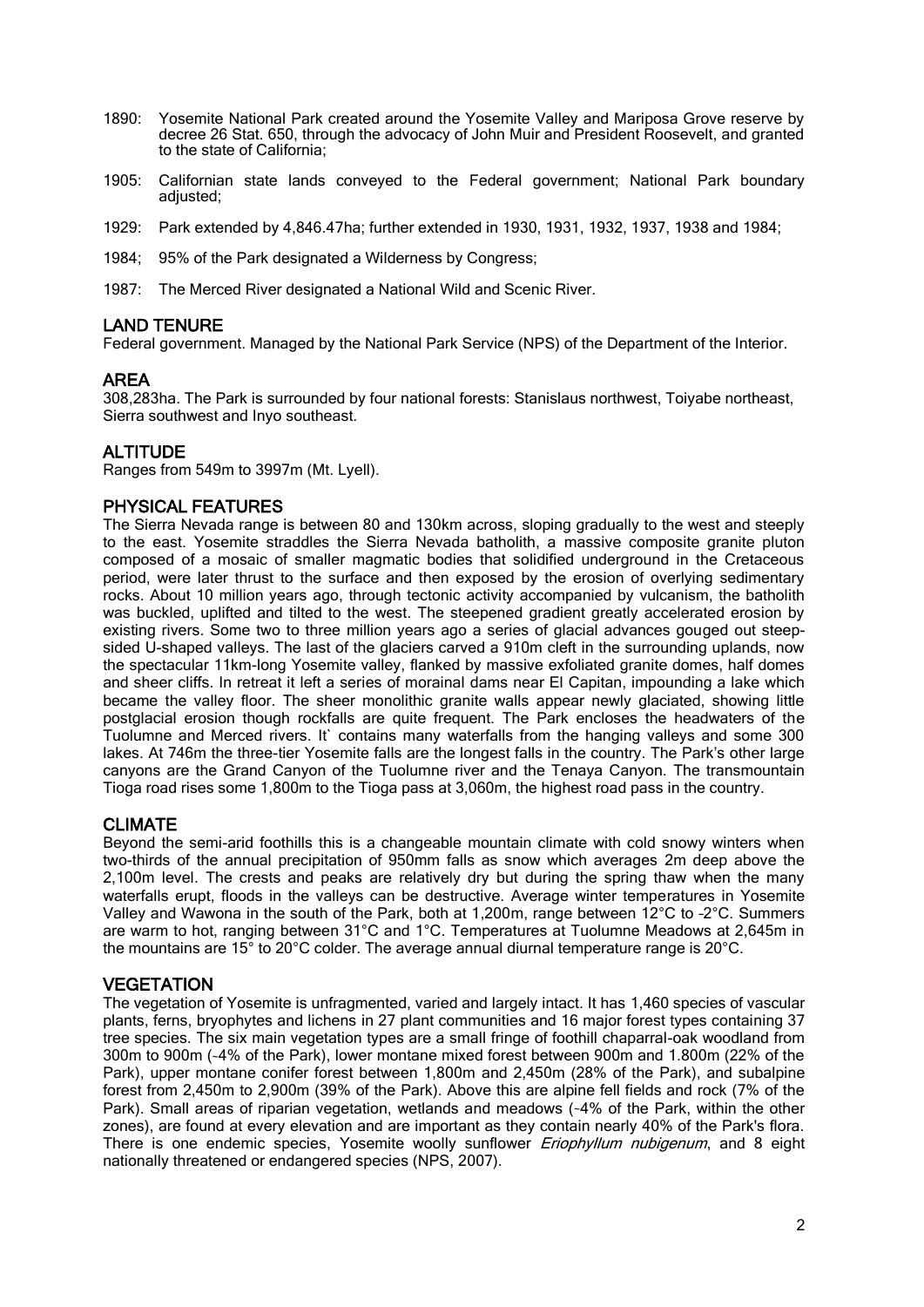The foothill chaparral-oak woodland (probably created by Indian burns) has digger pine Pinus sabineana, interior live oak *Quercus wislizeni* and an understorey of California lilac *Ceanothus* spp., manzanita Arctostaphylos spp. and chamise Adenostoma fasciculatum. The western foothills are clothed in a lower montane mixed forest of ponderosa pine Pinus ponderosa, incense cedar Calocedrus decurrens, Douglas fir *Pseudotsuga menziesii*, and white fir *Abies concolor* (15.18% of the Park), interspersed with areas of black oak *Quercus kelloggii* and canyon live oak *Quercus* chrysolepis. A few stands (168 ha) of giant sequoia *Sequoiadendron gigantea* grow between 1,550 and 2100m. There are three big groves of the tree in the Park: Mariposa, Tuolumne, Merced.

The equally large area of upper montane forest is dominated by lodgepole pine *Pinus contorta* (20.45% of the Park), red fir Abies magnifica (12.38%), western white pine P. monticola, with jeffrey pine P. jeffreyi, western juniper Juniperus occidentalis, and one of the finest virgin stands of sugar pine Pinus lambertiana in the country This zone has many meadows and bogs with a very high water table in late summer. Above this is the extensive subalpine forest of lodgepole pine with western white pine, and at higher elevations, mountain hemlock  $Tsuga$  mertensiana, and whitebark pine Pinus albicaulis growing to the treeline. Above 3.900m are alpine fell fields with alpine willow Salix petrophila and sparse low growing. perennial herbs, grasses and sedges.

# FAUNA

Beyond the main tourist areas Yosemite has a wide range of intact habitats which harbour 250 species of vertebrates. 90 species of mammals are recorded, among them Virginia opossum Didelphis virginiana, 7 shrews, 17 bats, 5 Lagomorphs, 39 rodents including the golden beaver Castor canadensis auratus and (introduced), North American porcupine *Erethizon dorsatum*, 6 squirrels, 8 chipmunks, 8 mice and 19 carnivores (NPS, 2007).

The most commonly seen mammals are in the warmer lowland forests. They include several species of chipmunk *Eutamias*, Sierra black bear *Ursus americanus californiensis*, mountain covote Canis latrans lestes, grey fox Urocyon cinereoargenteus, racoon Procyon lotor, pronghorn antelope Antilocapra americana and three species of mule deer Odocoileus hemionus. The western bonneted bat Eumops perotis, whose echolocation calls are audible, is North America's largest bat. California ground squirrel Spermophilus beecheyi is common higher up. Resident but rarely seen are American marten Martes americana, fisher M. pennanti, wolverine Gulo gulo, mountain lion Puma concolor cougar, ringtail cat Bassariscus astutus, bobcat Lynx rufus and Sierra red fox Vulpes vulpes necatoc. In the alpine area Sierra bighorn sheep Ovis canadensis sierrae (40 individuals), extinct in Yosemite by 1914, but reintroduced in 1986, the yellow-bellied marmot Marmota flaviventris and the Mount Lyell shrew Sorex lyelli, the Park's only endemic mammal are found. The pika Ochotona princeps is an alpine species which needs cold conditions: its disappearance may be an indicator of climatic warming.

This is an Important Bird Area having 247 species with 150 species regularly and over 80 occasionally seen. 84 species breed in the Park including peregrine falcon *Falco peregrinus*, great grey owl Strix nebulosa and northern goshawk Accipiter gentiles. The nationally endangered southern bald eagle Haliaeetus leucocephalus migrates through the Park. A decline in the bird population has been partly ascribed to the nest-parasite brown-headed cowbird *Molothrus ater*, a non-native species.

17 species of amphibians include the Mount Lyell salamander *Hydromantes platycephalus* which is endemic to the region, the common and noisy Pacific chorus frog *Pseudacris regilla*, the southern mountain yellow-legged frog Rana muscosa (CR) and endemic Yosemite toad Anaxyrus canorus (EN). 22 reptiles are recorded, among them the western pond turtle Terrapine ornata, 8 lizard and 13 snake species including western rattlesnake *Crotalus oreganus* and the red, black and cream mountain kingsnake *Lampropeltis zonata*. The Park contains 11 fish species, six of which are endemic. The introduction of alien game fish has adversely effected native species (NPS, 2007)

# CONSERVATION VALUE

The Park is an area of outstanding mountain scenery and of great value as wilderness. There are areas representing nearly all the different environments of the Sierra Nevada, including sequoia groves, historic sites and evidence of Indian life, It lies within a Conservation International-designated Conservation Hotspot, a WWF Global 200 Freshwater Eco-region and a WWF/IUCN Centre of Plant Diversity.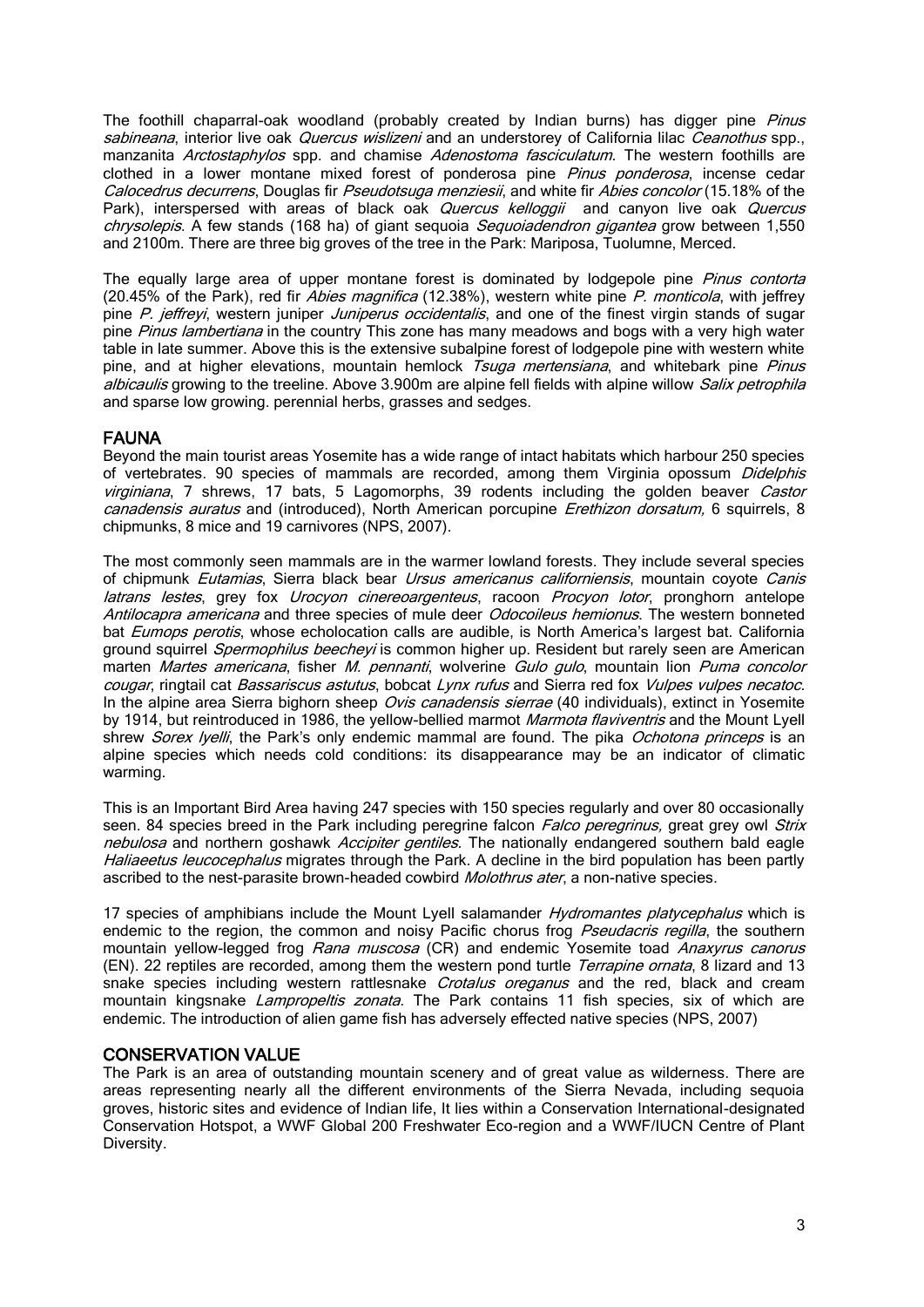#### CULTURAL HERITAGE

Indians have lived in the valleys for at least 8.000 years. The last Indian inhabitants, the Ahwahneechee, named after their village in the valley, were a sub-tribe of the Mono Paiute from the east. The peaceful Miwok to the west are said to have termed them 'yosemite' or 'killers' (Anderson, 2007), but the word may denote easterners. Some 1,000 designated archaeological sites have been recorded. The valley was discovered by gold rush adventurers in 1851 and its inhabitants driven out in the Mariposa Indian war of 1861, shortly before the area was granted to the state of California. The great conservationist John Muir campaigned for the Park and unsuccessfully against the Hetch Hetchy reservoir on the Tuolumne river in the Park.

# LOCAL HUMAN POPULATION

The immediately surrounding population is sparse, totalling less than 100,000 in 1995 (NPS, pers. comm., 1995). In 2000, 265 people were living in the Park village of Yosemite Valley.

#### VISITORS AND VISITOR FACILITIES

Annual visitation which was already one million in 1954, now exceeds 3.5 million. A very full range of visitor services is available, both in the Park and in the surrounding communities: visitor and information centers, library, museum, history center, cultural exhibit, Mariposa Grove museum, nature center, wilderness centers, mountaineering school and clinic. Activities, most run by the Yosemite Concession Services Corporation, cover bus tours, driving, bicycling, mule rides, guided riding and hiking, mountaineering, climbing, fishing, swimmimg, rafting, skating, snowshoeing and skiing, crosscountry and downhill. There are 1,280km of trails and 19km of roads. The Tioga road, Highway 120, crosses the mountains but is closed in winter. There is overnight accommodation of various kinds for over 15,700: 4 lodges in the valley with several just outside the Park, and camping for 900 in 13 campsites, including group and stock camps for riders. Use of the wilderness is limited by permit and quota. Educational programs are run by the Yosemite National Institutes and interpretive services are offered by the Yosemite Association. There are three airports within an hour and a half from the Park.

# SCIENTIFIC RESEARCH AND FACILITIES

The area has been studied since the 19th century. A detailed baseline survey of the vertebrate fauna made between 1914-1920 by Grinnell & Storer of the Museum of Vertebrate Zoology, University of California at Berkeley was part replicated by a team from the same institution in 2003 (Sanders, 2003). Past research projects have covered atmospheric research, physics, hydrology, geology, biology, plant ecology, zoology and animal ecology, sociology, forestry, epidemiology and geographical information systems, Recent mammal research covered black bear ecology and population dynamics, ground squirrel social behaviour, the distribution, abundance and habitat requirements of Sierra mountain beaver, the population dynamics, movement patterns and foraging ecology of Sierra Nevada bighorn sheep, forest carnivores and the interactions between mountain lions and humans. The air quality is constantly monitored for signs of acid rain and ozone. The Institute for Bird Populations has operated bird-banding stations in Yosemite, yielding valuable data on long-term population trends, and conducted a park-wide survey of species in 1999-2000 that provided extensive information about species-habitat relationships. The Sierra Nevada Aquatic Research Laboratory of the University of California is also researching stream hydrology and ecology in the Park, evaluating fish, amphibian, and invertebrate populations and the effect of non-native species. There is a research library and a museum collection containing some 2,000 bird and mammal study skins, 2,000 insect specimens, an herbarium of 5,000 plant specimens, 5,000 archaeological specimens and over 20,000 historic photographs.

#### MANAGEMENT

The National Park Service General Management Plan grew out of a major extended planning study and public involvement program and was approved in 1980. It zoned the Park into Natural (98%), Cultural (2%) and Special Use (1%) zones. In the Natural zone were the Wilderness subzone with limited visitor numbers though sport fishing is permitted; Environmental Protection Subzone for scientific research only; Outstanding Natural Feature Subzone for maximum protection; and Natural Environment Subzone for roads, picnicking areas, and trailheads but minimal development. In the Cultural zone were the Historical Subzone for preservation of historical resources; Archaeological Subzone for preservation of park-wide archaeological resources; Development Zone for visitor use and park operation and Special-Use Reservoir Subzone for the two reservoirs of Hetch Hetchy and Lake Eleanor in the northwest, managed by the San Francisco Water Department. The four surrounding national forests provide important buffers. A subsequent Resources Management Plan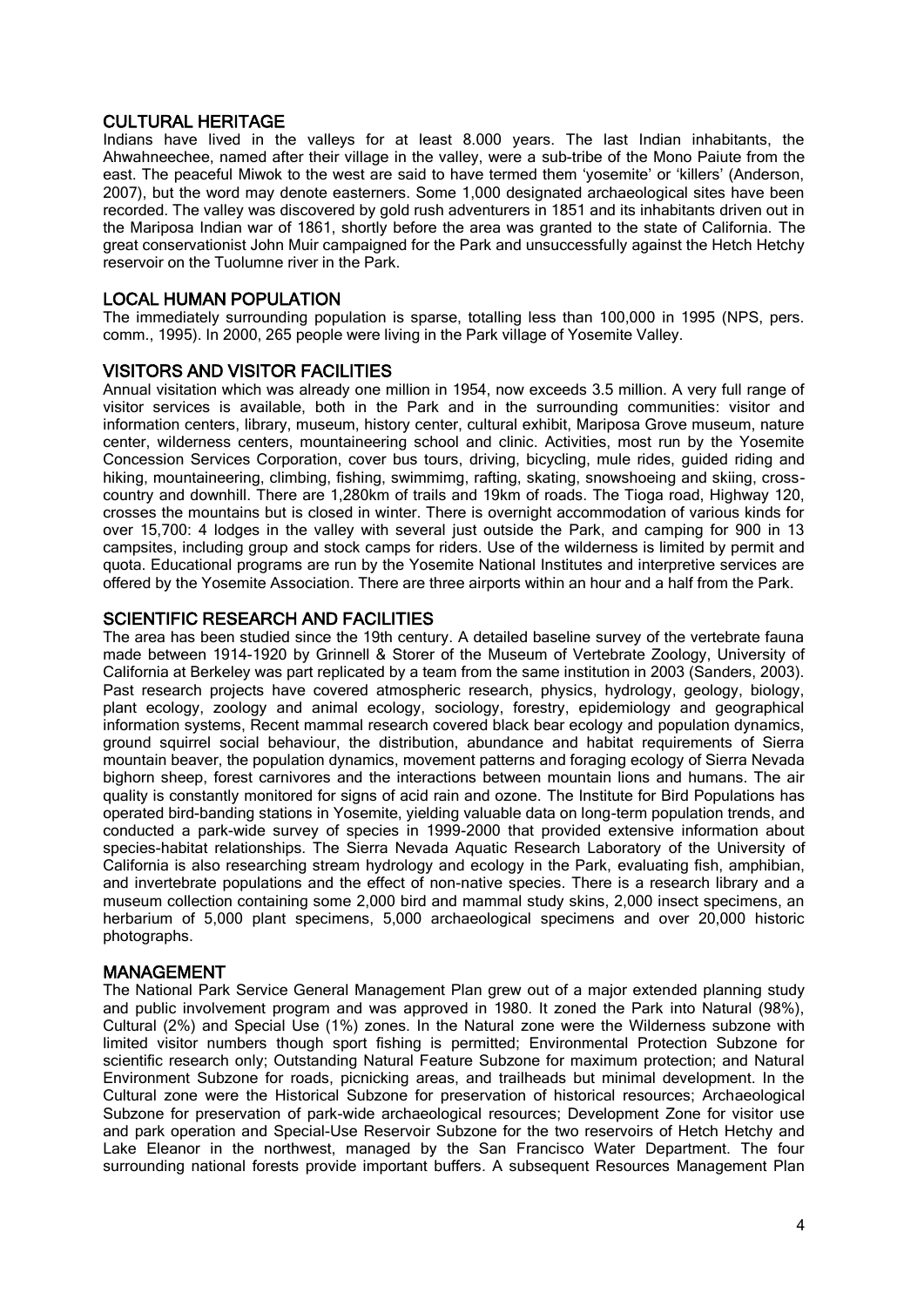identified the major threats to conservation and the programs designed to tackle them and mitigate their impacts.

The General Management Plan updated in 2000 incorporated the 1992 Concessions Services Management Plan and Final Environmental Impact Statement with Plans for Visitor Use, Indian Cultural Programs, Park Operations and Visitor Protection, Boundary Alteration, Land Acquisition and Additions to Wilderness, and 18 Development Area Plans. Hundreds of projects were to be implemented over a 20 to 30 year period, of which fifteen projects for improvements, maintenance and restoration were submitted to Congress and completion expected by the mid 2000s. A Fire Management Plan prescribes fires in the giant sequoia woodlands and other fire-dependent communities to ensure their future; such controlled burns and the use of wildfires are now used to avoid the build up of debris which makes fires more destructive.

# MANAGEMENT CONSTRAINTS

The most serious current threats to Yosemite's native wildlife and ecosystems include loss of the natural fire regime, invasion by alien species, habitat fragmentation, air pollution and climate change. From 1890 to 1968 the Park management suppressed natural fires causing significant changes to the forests by leaving brush which intensifies fires when they occur. The area was formerly heavily grazed, which resulted in changes in species composition and the introduction of exotic plants. Grizzly bear, California bighorn sheep and grey wolf disappeared in the late 19th to early 20th centuries. The beaver, brown-headed cowbird *Molothrus ater*, the game birds white-tailed ptarmigan Lagopus leucurus and wild turkey Meleagris gallopavo and game fish species are all alien intrusions, which unbalances the natural ecology.

Extreme visitor pressure and the inappropriate large-scale development of modern accommodation and commercial facilities have also had a disturbing effect on the Valley. A major trans-Sierra road bisects the Park, giving easier access to the high backcountry and studies have shown serious impacts caused by hikers and campers there. Heavy tourist pressure has forced the closure of uncontrolled camping and controls over the feeding of animals, especially bears which are spoiled by contact with humans. The two hydroelectric and water storage reservoirs permitted under special legislation cause local disturbance. Destructive floods (as in 1997) have enforced the building of new facilities out of floodplains; but destructive rockfalls are harder to predict.

#### **STAFF**

About 300 year-round permanent and 300 seasonal employees with 1,800 concession employees in summer and 900 in winter (undated information), supplemented with over 5.2 million hours of volunteer labour. Recent figures were not found.

#### BUDGET

The 1980 General Management Plan estimated a budget of \$15.5 million over 10 years for new and restored concession and government facilities. In 1989 there was an annual operating budget of US\$ 10,780,182. Revenue from entrance fees is high. More recent figures were not found.

#### LOCAL ADDRESS

Superintendent, PO Box 577, Yosemite National Park, California 95389.

#### **REFERENCES**

The principal source for the above information was the original nomination for World Heritage status.

Anderson, D. (2007). Origin of the Word Yosemite. Yosemite Online.

Arno, S. (1973). *Discovering Sierra Trees.* Yosemite Natural History Association (YNHA) & Sierra Natural History Association (SNHA), Yosemite.

Basey, H. (1976). *Discovering Sierra Reptiles and Amphibians*. YNHA & SNHA, Yosemite.

Beatty, M. (1971). A Brief Story of the Geology of the Yosemite Valley. YNHA, Yosemite National Park.

Brockman, C. (1947). Broadleaved trees of Yosemite National Park. Yosemite Nature Notes 26(1).